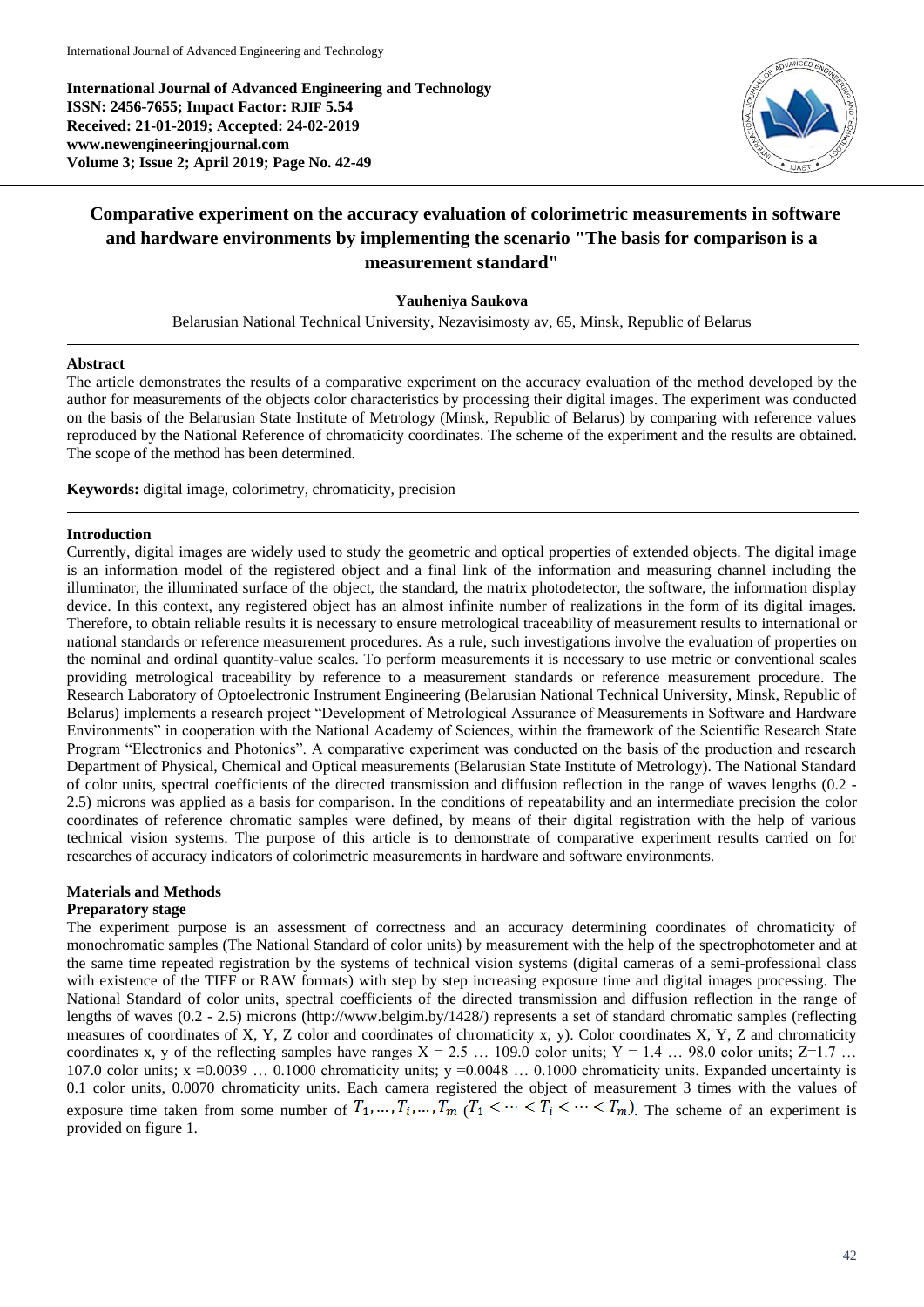#### International Journal of Advanced Engineering and Technology



**Fig 1:** Hierarchical structure of an experiment with full group of factors

Since the digital image is an ordered a set of elements (pixels) the definition of objects brightness and colorimetric features involves averaging over a certain area of pixels. The authors [1] have developed a software product "Metrum" which allows to automate the process of determining the optimal size of the digital image. At the initial stage, it is necessary to determine the optimal size of the digital image area of *n* pixels for which the variance would be minimal. We chose a section of cloudless sky in the daytime as a test object and recorded it with a digital camera (Nikon D3200 with resolution of 6034×4012 pixels, a focal length of 42 mm, aperture of f/32, sensitivity (ISO) of 100, automatic white balance, RAW format (.NEF), Picture Control mode - "neutral") working color space Adobe RGB. The exposure time was *T*: 0.2 s, 0.3 s, 0.7 s, 1.0 s, 1.3 s, 4.0 s. Then we selected five areas (see figure 2) to more accurately determine the size of the active pixel areas by the intensities in red (R), green (G), and blue (B) color channels.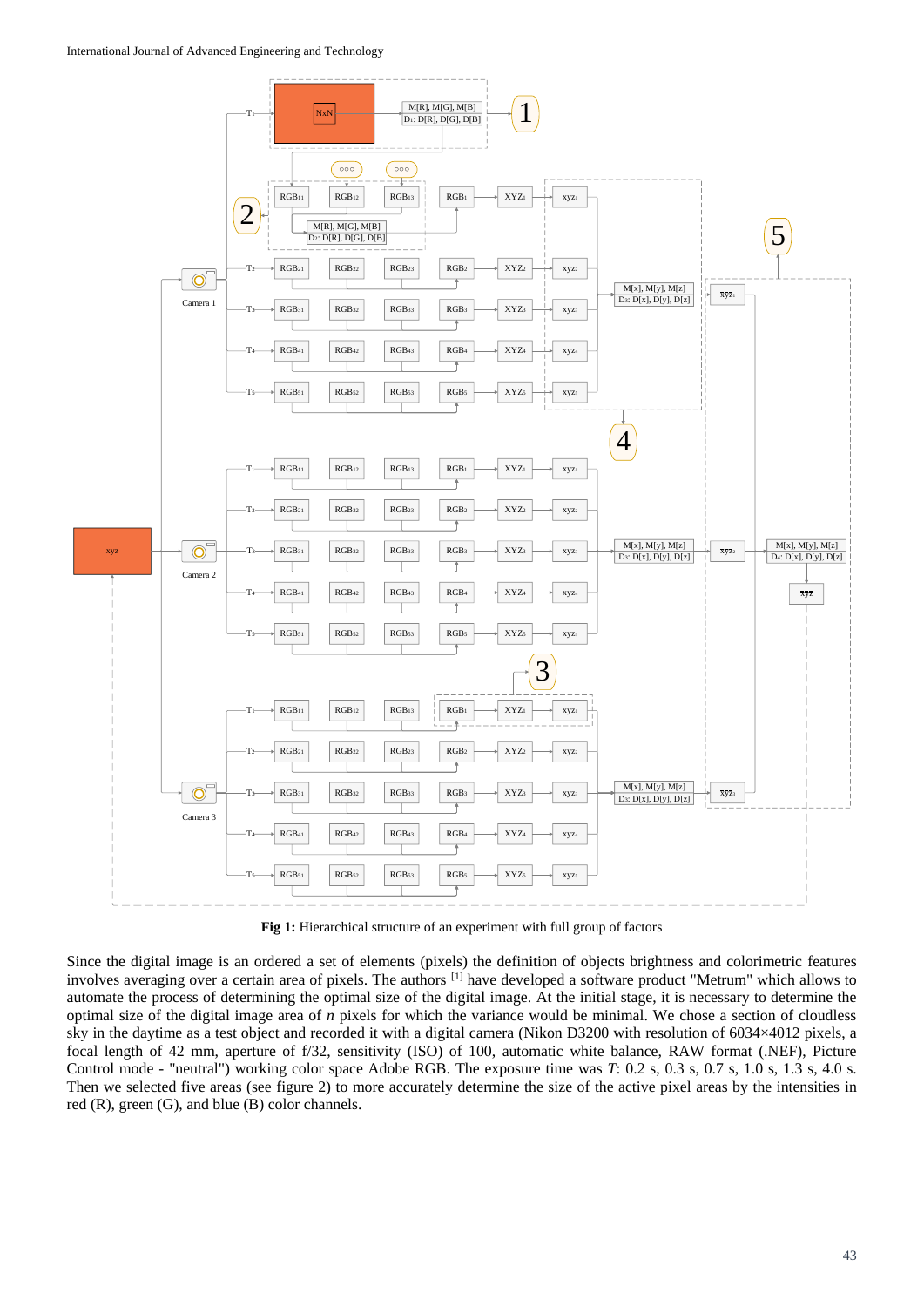

**Fig 2:** Localization of the sectors on test images

The variable factors are the sizes N×M of the image area belonging to the sector and the exposure time T. Mathematical expectations M[X] of the intensities over three color channels  $(R, G, B)$  and their variances  $D[X]$ -  $D(R)$ ,  $D(G)$ ,  $D(B)$  have been calculated for each area. The obtained dependences of intensity variances on the study area size for different image parts are shown in figure 3.



**Fig 3:** Variance dependences on the size of the digital image area at different exposure times:  $a - 0.3$  s;  $b - 0.7$  s;  $c - 1.0$  s;  $d - 1.3$  s

The abscissa axis is a logarithmic scale of the region side size along the base 2 ( $log_2 N$ ). The y is an axis values of the variance. Lines 1-5 display the variance values for the corresponding of the same name regions. Probability densities of variance distributions in different regions at the level of three standard deviations ( $M[X] \pm 3\sqrt{D[X]}$ ) are shown in the graphs by filling. Vertical dashed areas on the charts show the neighborhood of the desired optimal working area size of digital images corresponding to the measurement problem. Regression analysis revealed a traceable dependence and determined the optimal area of 128x128 or 0.068% of the total number of pixels. However, the size of the area may vary.

## **Conducting experiment**

For the experiment we have chosen monochromatic reference samples "yellow matte", "blue" and "red matte" shown in figure 4. A standard light source of type "A" illuminated the samples at a certain angle of observation. The chromaticity coordinates of the samples were determined using a spectrophotometer "SPECORD-M40" (CARL ZEISS JENA), which is part of the National standard of the Republic of Belarus. Standard samples have the following chromaticity: "yellow matte" - x=0.5314, y  $= 0.4512$ ; "blue" - x=0.2238, y = 0.1052; and "red matte" - x=0.6324, y = 0.2415, with extended uncertainty values 0.25 and color units 0.0007 chromaticity units. Simultaneously, series of each sample images with different exposure times were obtained using three digital cameras of semi-professional class. Then we processed the digital images by transforming the color spaces  $RGB \rightarrow XYZ$ .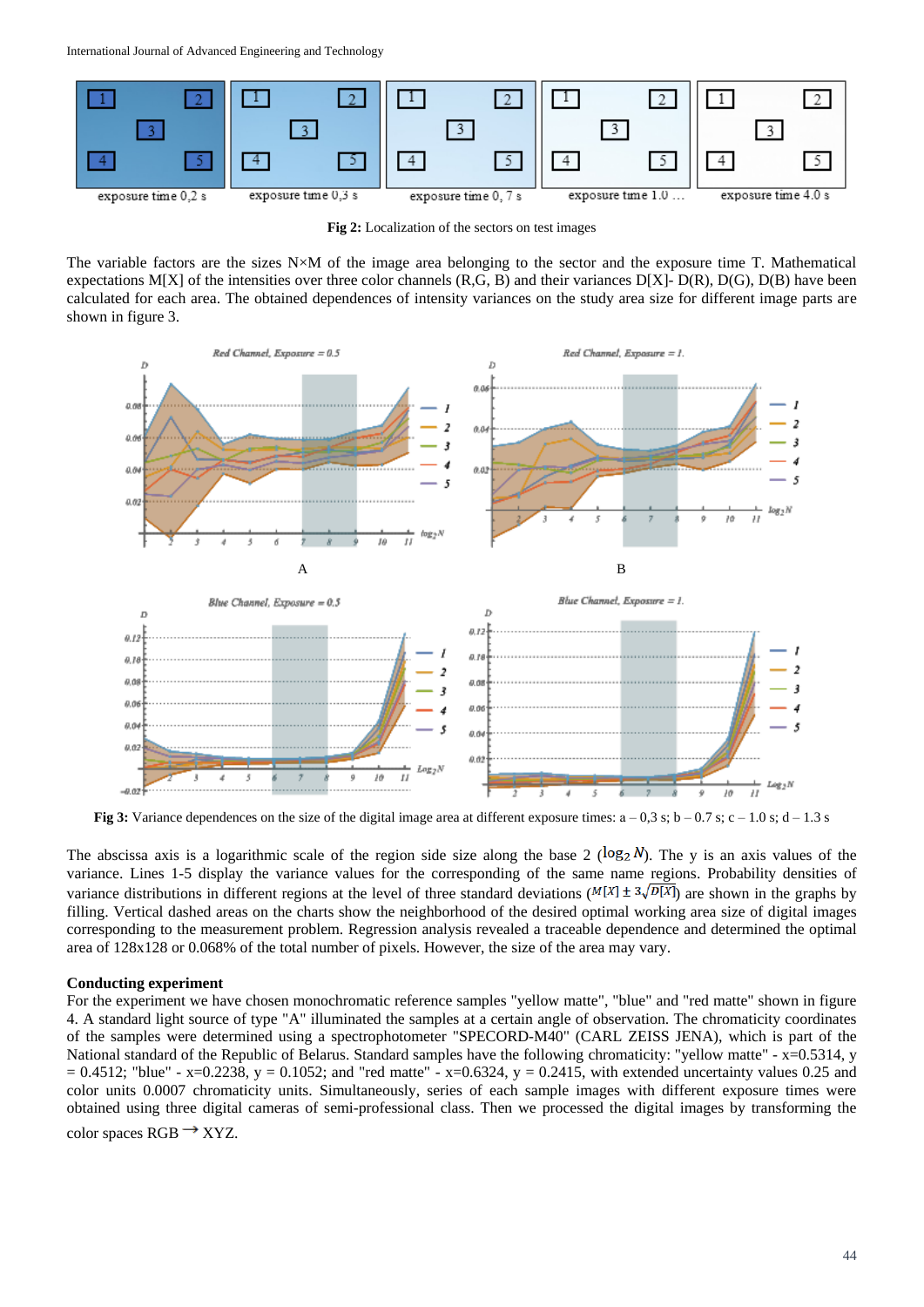

**Fig 4:** Appearance of monochromatic reference materials:  $a - \alpha$  vellow matte»,  $b - \alpha$  lue»,  $c - \alpha$  red matte»

Averaged values of color coordinates R, G, B (mathematical expectations of intensities in red, green and blue channels of digital images) and their characteristics (medians and standard deviations) obtained as example from one camera are given in table 1.

| «vellow matte»  |                                                   |                                                    |                                                      |  |  |  |  |
|-----------------|---------------------------------------------------|----------------------------------------------------|------------------------------------------------------|--|--|--|--|
| 0.3 s           | $R = 243.59$ m = 245 $\sigma = 3.52$              | $G = 169 \text{ m} = 171 \text{ }\sigma = 3.24$    | $B = 9.98$ m = $8 \sigma = 9.43$                     |  |  |  |  |
| 0.7 s           | $R = 245.43$ m = 246 $\sigma = 3.57$              | $G = 171.16 \text{ m} = 171 \text{ }\sigma = 3.17$ | $B = 11.01 \text{ m} = 10 \text{ oz} = 9.40$         |  |  |  |  |
| 1.0 s           | $R=250$ m = 255 $\sigma$ = 0.04                   | $G=194 \text{ m} = 193.34 \text{ }\sigma = 3.06$   | $B = 30,57$ m = $31\sigma = 11,32$                   |  |  |  |  |
| 1.3 s           | $R=255$ m = 254.18 $\sigma=1.48$                  | $G = 224 \text{ m} = 224.72 \text{ }\sigma = 2.92$ | $B = 63,81 \text{ m} = 63 \text{ } (\sigma = 10,30)$ |  |  |  |  |
| $\kappa$ blue » |                                                   |                                                    |                                                      |  |  |  |  |
| 0.3 s           | $R=83,58 \text{ m} = 83 \text{ }\sigma= 8.99$     | $G = 33.97$ m = 34 $\sigma = 5.48$                 | $B = 203,44 \text{ m} = 203 \text{ }\sigma = 4,68$   |  |  |  |  |
| 0.7 s           | $R=91,80 \text{ m} = 92 \text{ }\sigma= 11,56$    | $G = 43.09$ m = 43 $\sigma = 7.45$                 | $B = 224.27$ m = 225 $\sigma = 6.21$                 |  |  |  |  |
| 1.0 s           | $R=101.01$ m = 100 $\sigma$ = 10.97               | $G = 50,25 \text{ m} = 51 \text{ }\sigma = 8,43$   | B= 236,06 m = 236 $\sigma$ = 6,72                    |  |  |  |  |
| 1.3 s           | $R=106.84 \text{ m} = 107 \text{ }\sigma = 11.83$ | $G = 48,87 \text{ m} = 49 \text{ }\sigma = 8,22$   | $B = 234.09$ m = 234 $\sigma = 6.26$                 |  |  |  |  |
| «red matte»     |                                                   |                                                    |                                                      |  |  |  |  |
| 0.3 s           | $R = 250$ m = 255 $\sigma = 0$                    | $G = 95,58 \text{ m} = 96 \text{ }\sigma = 4,26$   | $B = 79.09 \text{ m} = 79 \text{ }\sigma = 7.38$     |  |  |  |  |
| 0.7 s           | $R = 252$ m = 255 $\sigma = 0$                    | $G = 98.63$ m = 98 $\sigma = 3.94$                 | $B = 81,02 \text{ m} = 82 \text{ }\sigma = 7,45$     |  |  |  |  |
| 1.0 s           | $R=253$ m = 255 $\sigma=0$                        | $G = 111.02 \text{ m} = 111 \text{ }\sigma = 3.64$ | $B = 99.05$ m = 99 $\sigma = 7.36$                   |  |  |  |  |
| 1.3 s           | $R=255$ m = 255 $\sigma$ = 0                      | $G = 115.39 \text{ m} = 115 \text{ }\sigma = 3.69$ | B= 103.49 m = 104 $\sigma$ = 6.26                    |  |  |  |  |

**Table 1:** Experimental data of digital image processing in color space RGB

The obtained dependences of the intensities R, G, B on the exposure time T are shown in figure 5.



**Fig 5:** Dependences of the intensities R, G, B on the exposure time T: a - «yellow matte», b - «red matte», c - «blue»

Further it is necessary to determine color coordinates X, Y, Z and coordinates of chromaticity x, y, z on the basis of the executed measurements and to compare them to reference values.

**Processing and analysis of results.** The applied methodology of precision calculation is based on the dispersive analysis at various levels of an experiment. The variances  $D_1$  of the first level are caused by variation of intensity values in three color channels of the working image area (figure 1, area 1) and calculated by formulas  $^{[2]}$ :

$$
D_{1,m,n}[R] = \frac{1}{k-1} \sum_{i=1}^{k} \left( R_{m,n,i} - \bar{R}_{m,n} \right)^2; \tag{1}
$$

$$
D_{1,m,n}[G] = \frac{1}{k-1} \sum_{i=1}^{k} \left( G_{m,n,i} - \bar{G}_{m,n} \right)^2; \tag{2}
$$

$$
D_{1,m,n}[B] = \frac{1}{k-1} \sum_{i=1}^{k} \left( B_{m,n,i} - \bar{B}_{m,n} \right)^2, \tag{3}
$$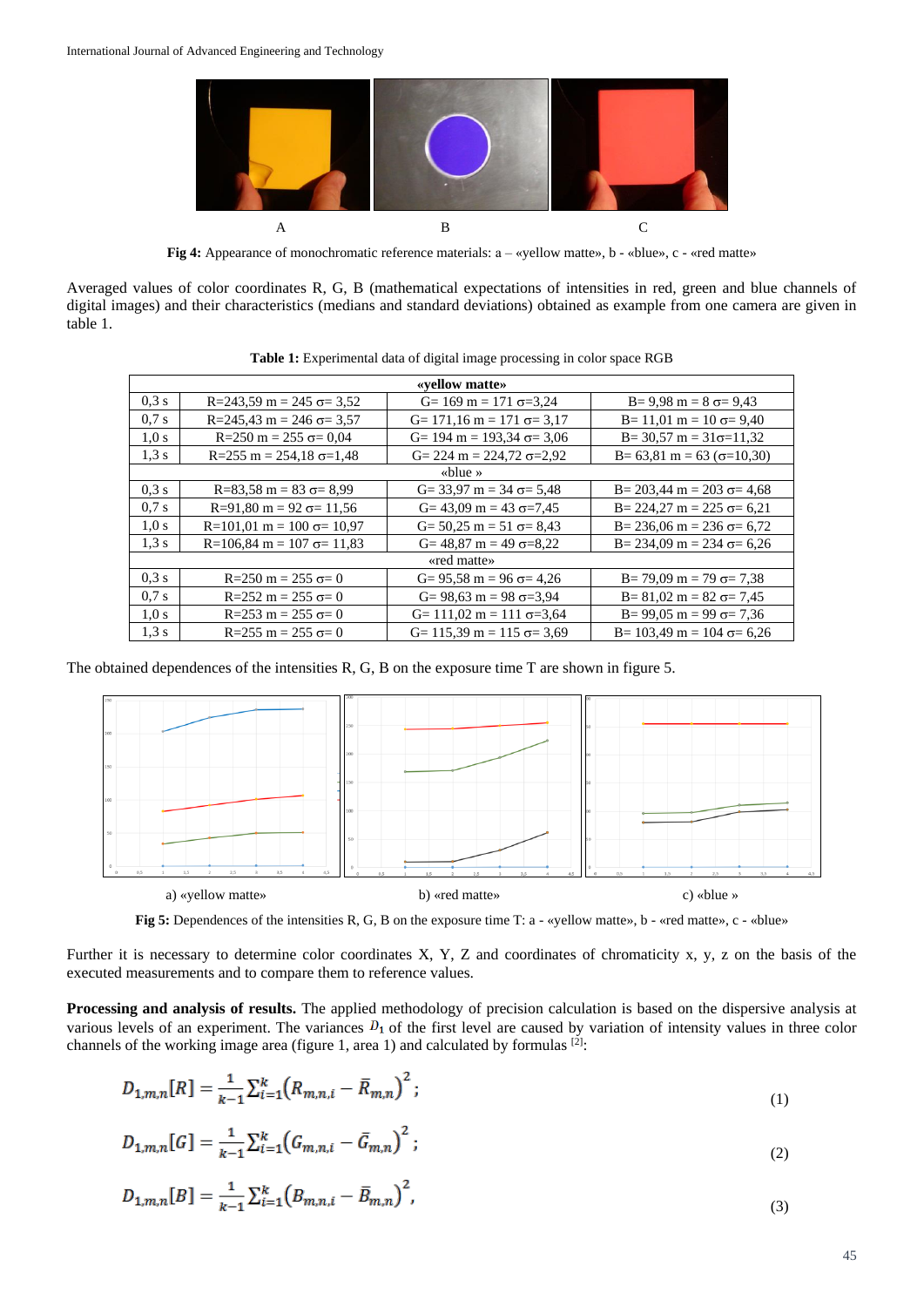Where  $D_{1,m,n}[R]$ ,  $D_{1,m,n}[G]$ ,  $D_{1,m,n}[B]$  – the first level variances in the relevant color channel for n-th image executed with m-*th* exposure time:

 $\boldsymbol{k}$  – Number of pixels in the explored area;

 $R_{m,n,i}$ ,  $G_{m,n,i}$ ,  $\overline{B}_{m,n,i}$  – Intensity in the relevant color channels i-th pixel for n-th image executed with m-th exposure time;  $\bar{R}_{m,n}$ ,  $\bar{G}_{m,n}$ ,  $\bar{B}_{m,n}$  – Mathematical expectations of intensity in the relevant color channels of pixels of the explored area of the image for n*-th* image executed with m*-th* exposure time.

We use these mathematical expectations for determination of the second level of variance  $D_2$  (figure 1, area 2) on formulas [2]:

$$
D_{2,m}[R] = \frac{1}{n-1} \sum_{i=1}^{n} \left( R_{m,i} - \bar{R}_m \right)^2,
$$
\n(4)

$$
D_{2,m}[G] = \frac{1}{n-1} \sum_{i=1}^{n} \left( G_{m,i} - \bar{G}_m \right)^2; \tag{5}
$$

$$
D_{2,m}[B] = \frac{1}{n-1} \sum_{i=1}^{n} \left( B_{m,i} - \bar{B}_m \right)^2; \tag{6}
$$

Where  $D_{2,m}[R], D_{2,m}[G], D_{2,m}[B]$  – the second level of variance in the relevant color channel for n-th image executed with m*-th* exposure time;

 $\mathbf{n}$  – Number of the images with m-th exposure time;

*X*

 $R_{m,i}$ ,  $G_{m,i}$ ,  $B_{m,i}$  – Intensity in the relevant color channels for n-*th* image executed with m-*th* exposure time;

 $\overline{R}_m$ ,  $\overline{G}_m$ ,  $\overline{B}_m$  – Mathematical expectations of intensity in the relevant color channels image for executed with m-th exposure time.

These mathematical expectations are used for transformation  $RGB\rightarrow XYZ$  (figure 1, area 3) on formulas [3]:

$$
X = 2.7689 \cdot R + 1.7517 \cdot G + 1.1302 \cdot B \tag{7}
$$

$$
Y = 1.0000 \cdot R + 4.5907 \cdot G + 0.0601 \cdot B \tag{8}
$$

$$
Z = 0.0565 \cdot G + 5.5943 \cdot B \tag{9}
$$

The chromaticity coordinates were calculated according to the formulas [4]:

$$
X = \frac{X}{X+Y+Z} \tag{10}
$$

$$
y = \frac{Y}{X + Y + Z} \tag{11}
$$

$$
Y \\
$$

$$
Z = X + Y + Z \tag{12}
$$

We use the received values x, y, z for determination of the third level of variances  $D_3$  (figure 1, area 4) on formulas [2]:

$$
D_3[x] = \frac{1}{m-1} \sum_{i=1}^{m} (x_i - \bar{x})^2
$$
\n(13)

$$
D_3[y] = \frac{1}{m-1} \sum_{i=1}^{m} (y_i - \bar{y})^2
$$
\n(14)

$$
D_3[z] = \frac{1}{m-1} \sum_{i=1}^{m} (z_i - \bar{z})^2
$$
\n(15)

Where  $D_3[x], D_3[y], D_3[z]$  – variances of the third level of chromaticity coordinates for the images shot by one camera;  $m$  – Number of values of an exposure time;

 $x_i, y_i, z_i$  – Chromaticity coordinates for  $\mathbf{i}_{-th}$  exposure time;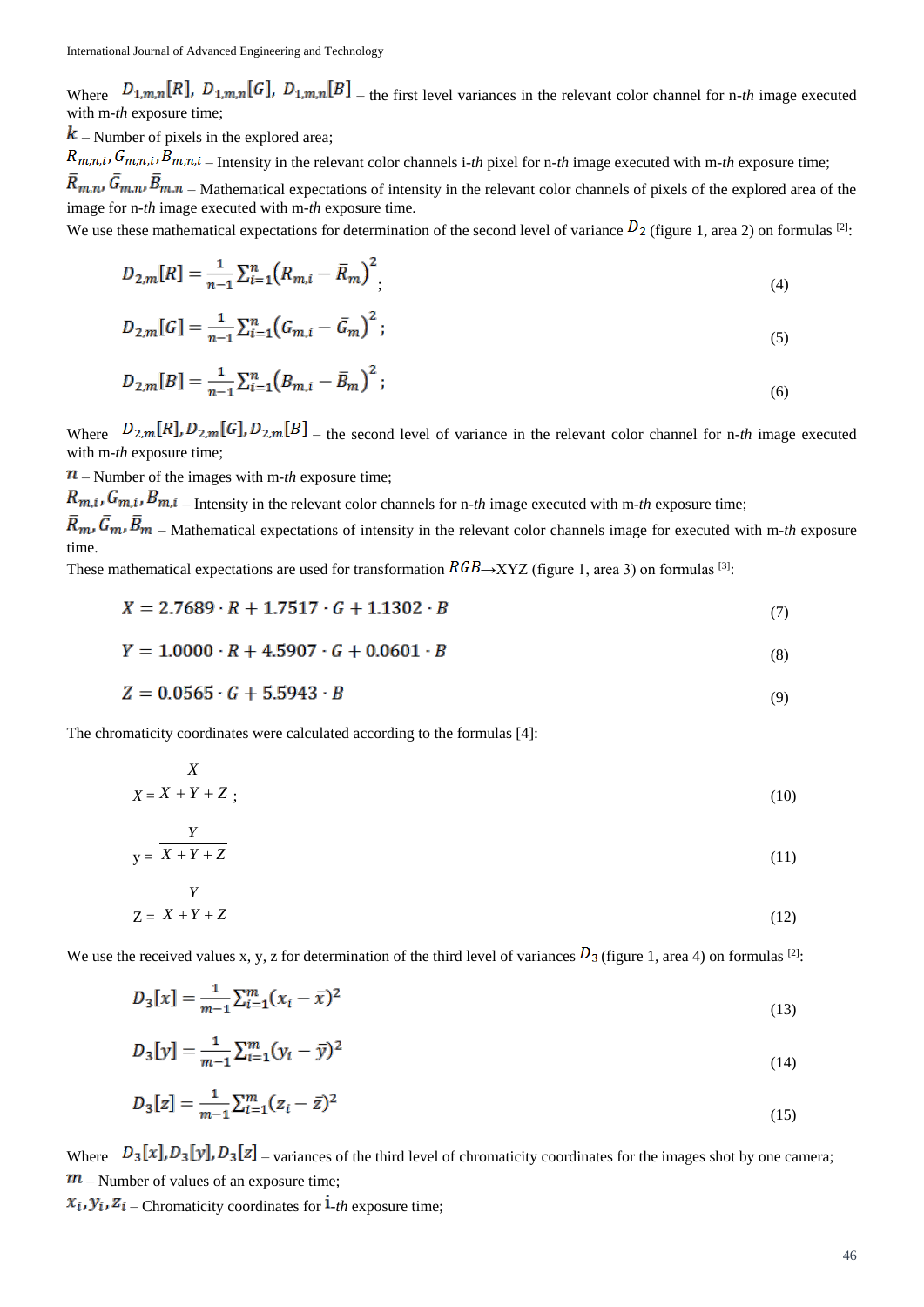$\bar{x}, \bar{y}, \bar{z}$  – Mathematical expectations of the chromaticity coordinates for images with different exposure time of one camera. To determine the variance  $D_4$  of the fourth level (figure 1, area 5), we used the mathematical expectations  $M_4$  obtained at the previous stage from the images taken by different cameras:

$$
M_4[x] = \frac{1}{l} \sum_{i=1}^{l} x_i
$$
\n<sup>(16)</sup>

$$
M_4[y] = \frac{1}{l} \sum_{i=1}^{l} y_i
$$
 (17)

$$
M_4[z] = \frac{1}{i} \sum_{i=1}^{l} z_i
$$
\n(18)

$$
D_4[x] = \frac{1}{l-1} \sum_{i=1}^{l} (x_i - M_4[x])^2
$$
\n(19)

$$
D_4[y] = \frac{1}{l-1} \sum_{i=1}^{l} (y_i - M_4[y])^2
$$
\n(20)

$$
D_4[z] = \frac{1}{l-1} \sum_{i=1}^{l} (z_i - M_4[z])^2
$$
\n(21)

Where  $D_4[x], D_4[y], D_4[z]$  – fourth-level variances for images taken by different cameras;

 $l$  – number of cameras:

 $x_i, y_i, z_i$  – Chromaticity coordinates for i-*th* camera;

 $M_4[x]$ ,  $M_4[y]$ ,  $M_4[z]$  – Mathematical expectations of chromaticity coordinates for it camera.

We compared the experimentally obtained average chromaticity value of the color standard in xyz space with its assigned value. Precision was evaluated empirically (by aggregating variances of different levels). Intralaboratory reproducibility was calculated by the formula ISO IEC 5725-2 [5]:

$$
s_R^2 = s_r^2 + s_{(w)}^2,\tag{22}
$$

Where  $s_r^2$  - repeatability variance;

 $s_{(w)}^2$  - Intermediate precision.

Repeatability variance  $s_r^2$  was calculated according to <sup>[5]</sup> as an averaged variance over three color channels taking into account that the color is a vector quantity:

$$
s_r^2 = \text{var}\,\bar{e} = \overline{s_x^2} + \overline{s_y^2} + \overline{s_z^2},\tag{23}
$$

Where  $\overline{s_x^2}$ ,  $\overline{s_y^2}$ ,  $\overline{s_z^2}$  – variance values averaged over the processing area from *n* pixels of m digital images on red, green and blue color channels.

The averaging was performed on theist section of the m-th image for the t-th exposure of the q-th sample according to the formulas:

$$
\overline{s_x^2} = \frac{1}{nm} \sum_{i=1}^n \sum_{j=1}^m D_{ij} [X] \tag{24}
$$

$$
\overline{s_y^2} = \frac{1}{nm} \sum_{i=1}^n \sum_{j=1}^m D_{ij} [Y]
$$
\n(25)

$$
\overline{s_z^2} = \frac{1}{nm} \sum_{i=1}^n \sum_{j=1}^m D_{ij} [Z] \tag{26}
$$

The intermediate precision was calculated according to ISO IEC 5725-3<sup>[6]</sup> by combining the variances due to the spread of intensity values between T digital images with different exposure times t between the number of W digital cameras and Q standard samples:

$$
s_{(w)}^2 = \frac{1}{\tau w \varrho} \left( \overline{s_x^2} + \overline{s_y^2} + \overline{s_z^2} \right) \tag{27}
$$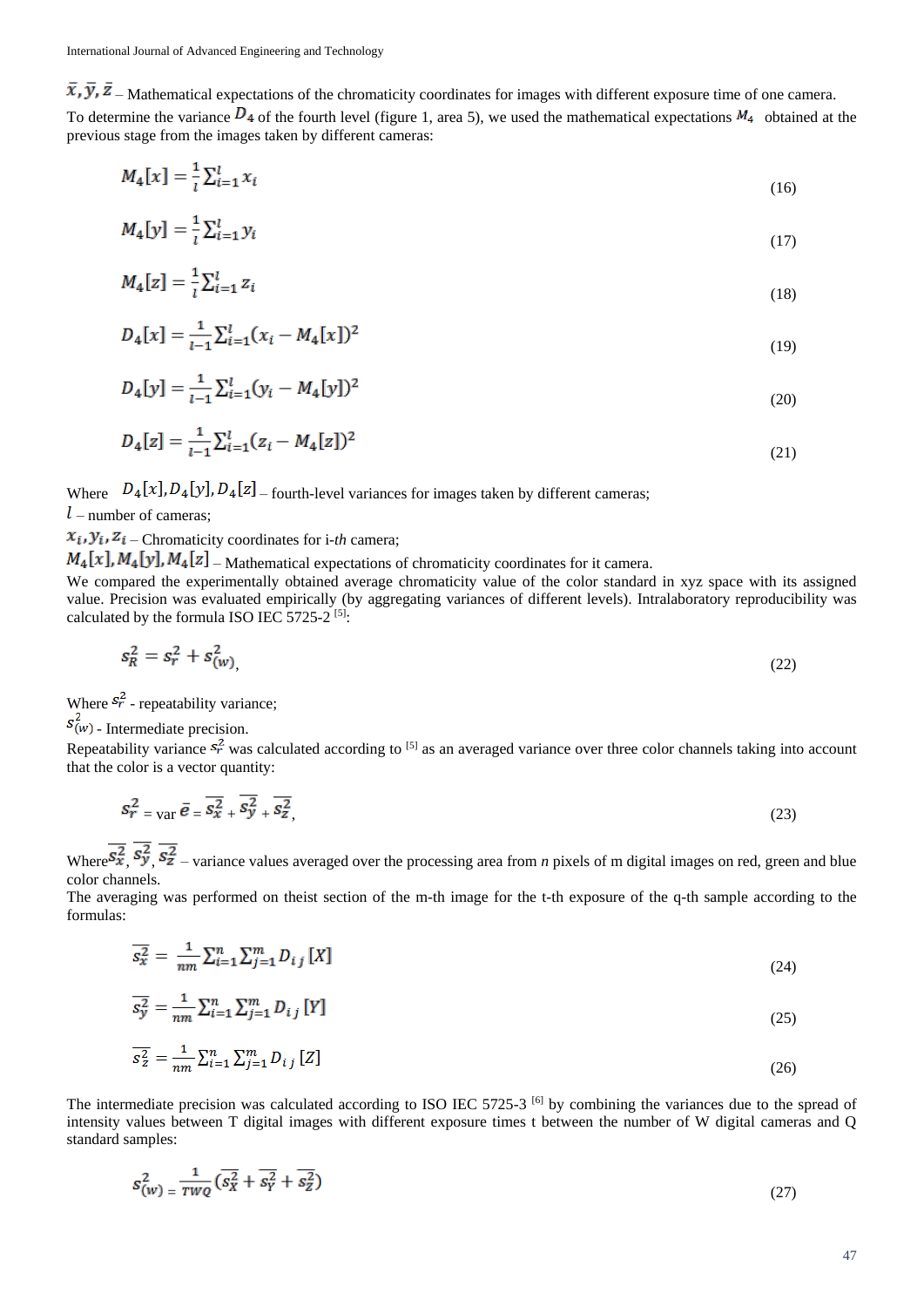The laboratory bias was calculated by the formula []:

$$
\Delta = M_4 - \mu, \tag{28}
$$

Where  $M_4$  – mathematical expectation of the measured value (chromaticity coordinates); μ – reference value.

The experimental data are given in table 2.

|  |  | <b>Table 2:</b> Experimental results and their precision |  |  |  |
|--|--|----------------------------------------------------------|--|--|--|
|--|--|----------------------------------------------------------|--|--|--|

|                                                                                                                                                                | Exposure time, s                           |        |        |        |        |        |             |        |  |
|----------------------------------------------------------------------------------------------------------------------------------------------------------------|--------------------------------------------|--------|--------|--------|--------|--------|-------------|--------|--|
| Camera                                                                                                                                                         | 0,3                                        |        | 0,7    |        | 1,0    |        | 1,3         |        |  |
|                                                                                                                                                                | «yellow matte» $x = 0.5314$ ; $y = 0.4512$ |        |        |        |        |        |             |        |  |
|                                                                                                                                                                | $\mathbf{X}$                               | V      | X      | V      | X      | V      | $\mathbf X$ | y      |  |
| $\mathbf{1}$                                                                                                                                                   | 0.5212                                     | 0,4501 | 0.5319 | 0,4516 | 0.5317 | 0,4498 | 0.5299      | 0,4510 |  |
| $\overline{2}$                                                                                                                                                 | 0,5345                                     | 0,4557 | 0,5291 | 0,4486 | 0,5301 | 0,4515 | 0,5311      | 0,4517 |  |
| $\overline{3}$                                                                                                                                                 | 0,5236                                     | 0,4434 | 0,5287 | 0,4517 | 0,5278 | 0,4513 | 0,5314      | 0,4507 |  |
| $\bar{x}$ $\bar{y}$                                                                                                                                            | 0,5259                                     | 0,4492 | 0,5293 | 0,4501 | 0,5293 | 0,4504 | 0,5302      | 0,4507 |  |
| $\overline{\overline{x}} \approx 0,5287 \overline{\overline{y}} \approx 0,4501; \Delta_{yellow}x = -0,0027 \Delta_{yellow}r = -0,0011$                         |                                            |        |        |        |        |        |             |        |  |
| $s^2_{yellow} = \overline{\overline{D}} \approx \frac{0.00462 \, \textit{S} \cdot \textit{yellow}}{0.00462 \, \textit{S} \cdot \textit{yellow}} \approx 0.068$ |                                            |        |        |        |        |        |             |        |  |
|                                                                                                                                                                | «blue» ( $x = 0.2238$ ; $y = 0.1052$       |        |        |        |        |        |             |        |  |
| $\mathbf{1}$                                                                                                                                                   | 0.2316                                     | 0.1101 | 0.2236 | 0.1049 | 0.2240 | 0.1060 | 0.2233      | 0.1050 |  |
| $\overline{2}$                                                                                                                                                 | 0.2229                                     | 0.1049 | 0.2239 | 0.1056 | 0.2235 | 0.1053 | 0.2239      | 0.1052 |  |
| $\overline{3}$                                                                                                                                                 | 0.2246                                     | 0.1045 | 0.2232 | 0.1044 | 0.2236 | 0.1051 | 0.2242      | 0.1054 |  |
| $\bar{x}$ $\bar{y}$                                                                                                                                            | 0,2264                                     | 0,1065 | 0,2236 | 0,1049 | 0,2237 | 0,1055 | 0,2238      | 0,1052 |  |
| $\overline{\bar{x}} \approx 0.2244 \,\overline{\bar{y}} \approx 0.1055; \Delta_{blueX} = 0.0006 \,\, , \Delta_{blueY} = 0.0003$                                |                                            |        |        |        |        |        |             |        |  |
| $s_{blue}^2 = \overline{D} \approx 0.00504 S_{blue} \approx 0.071$                                                                                             |                                            |        |        |        |        |        |             |        |  |
| «red matte» (x = $0.632\overline{4}$ ; y = 0.2415)                                                                                                             |                                            |        |        |        |        |        |             |        |  |
| $\mathbf{1}$                                                                                                                                                   | 0.6321                                     | 0.2473 | 0.6298 | 0.2302 | 0.6373 | 0.2413 | 0.6310      | 0.2313 |  |
| $\sqrt{2}$                                                                                                                                                     | 0.6411                                     | 0.2410 | 0.6318 | 0.2407 | 0.6301 | 0.2398 | 0.6371      | 0.2387 |  |
| $\overline{3}$                                                                                                                                                 | 0.6302                                     | 0.2301 | 0.6341 | 0.2316 | 0.6299 | 0.2317 | 0.6297      | 0.2301 |  |
| $\bar{x}$ $\bar{y}$                                                                                                                                            | 0,6345                                     | 0,2395 | 0,6319 | 0,2342 | 0,6324 | 0,2356 | 0,6326      | 0,2334 |  |
| $\bar{x} \approx 0,6329 \bar{y} \approx 0,2357; \Delta_{redX} = 0,0005; \Delta_{redY} = -0,0058$                                                               |                                            |        |        |        |        |        |             |        |  |
| $\overline{s_{red}^2} = \overline{\overline{D}} \approx 0,00476$ $s_{red} \approx 0,069$                                                                       |                                            |        |        |        |        |        |             |        |  |
| $s_r^2 \approx 0.004807$ ; $s_r \approx 0.0693$ ; $s_R^2 \approx 0.001$ $s_R \approx 0.081$                                                                    |                                            |        |        |        |        |        |             |        |  |

The standard deviation of the method repeatability was  $s_r \approx 0.069$  chroma city units; standard deviation of the method Intralaboratory reproducibility was  $s_R \approx 0.081$  chroma city units.

# **Summary and Conclusions**

- 1. 1 Since color measurement in hardware and software environments is always based on averaging the intensity values over the working area of the digital image the developed methodology is applicable only to non-point (extended) measurement objects. The proposed method based on regression analysis of a series of test images allows to optimize the active area of the digital image at the preparatory stage in order to minimize the variance of the first level which characterizes the spread of intensity values in the color channels. It is established that the size of the optimal working area of the digital image on average is 128x128 pixels but they can vary depending on the task and registration conditions.
- 2. The experiment showed that the precision of colorimetric measurements in software and hardware environments depends equally on all factors of variability: the working area of digital image pixels, digital camera, exposure time, conditions, data processing algorithms. However, the measurement conditions namely the illumination angle of the samples and the positioning of the cameras in space make the most significant contribution to precision. Therefore, it is necessary to validate all elements of the measuring channel reducing the variance at all levels of the experiment to improve the accuracy and reliability of the measurement results.
- 3. Multiple registration of an object with different exposure time allows to solve the problem of its dynamic range limitation by additional processing of digital images based on intensity recalculation in color channels as shown in [7]. If we take the standard deviation of Intralaboratory reproducibility as the uncertainty of the method, the field of applicability assumes the requirements for the chromaticity characteristics of objects with an accuracy not worse than ≈0.2...0.3 Chroma city units.

# **References**

1. Saukova YN, Mirgorod YS. Optimization of pixel graphics parameters by the criterion of minimum uncertainty. Proceedings of the International Scientific and Technical Conference "Metrology-2017". Minsk: Belarusian State Institute of Metrology, 2017, 90-94.